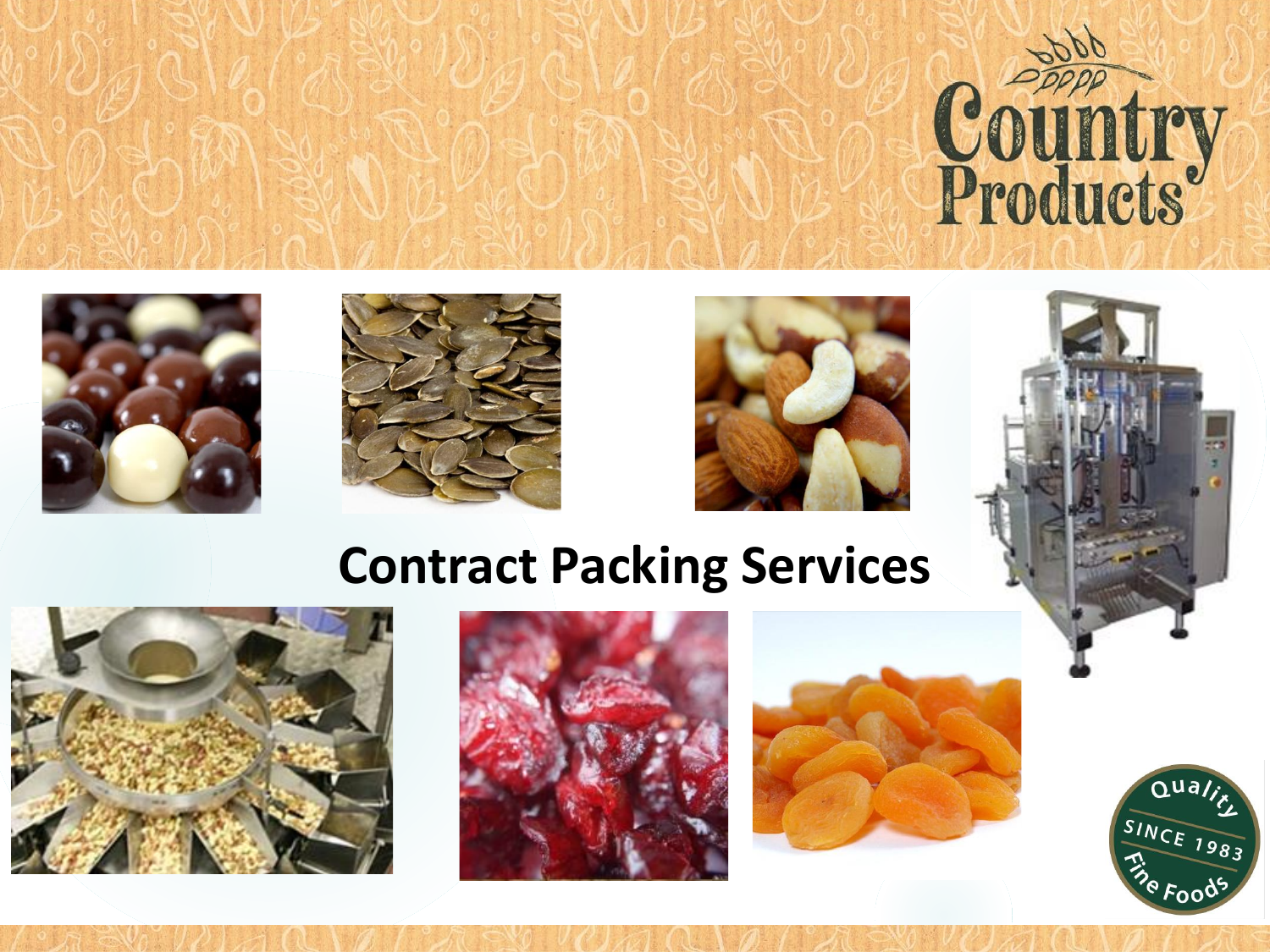



Country Products was founded in 1983 by Mark Leather who developed a passion for Wholefoods whilst travelling the World over the previous five years.





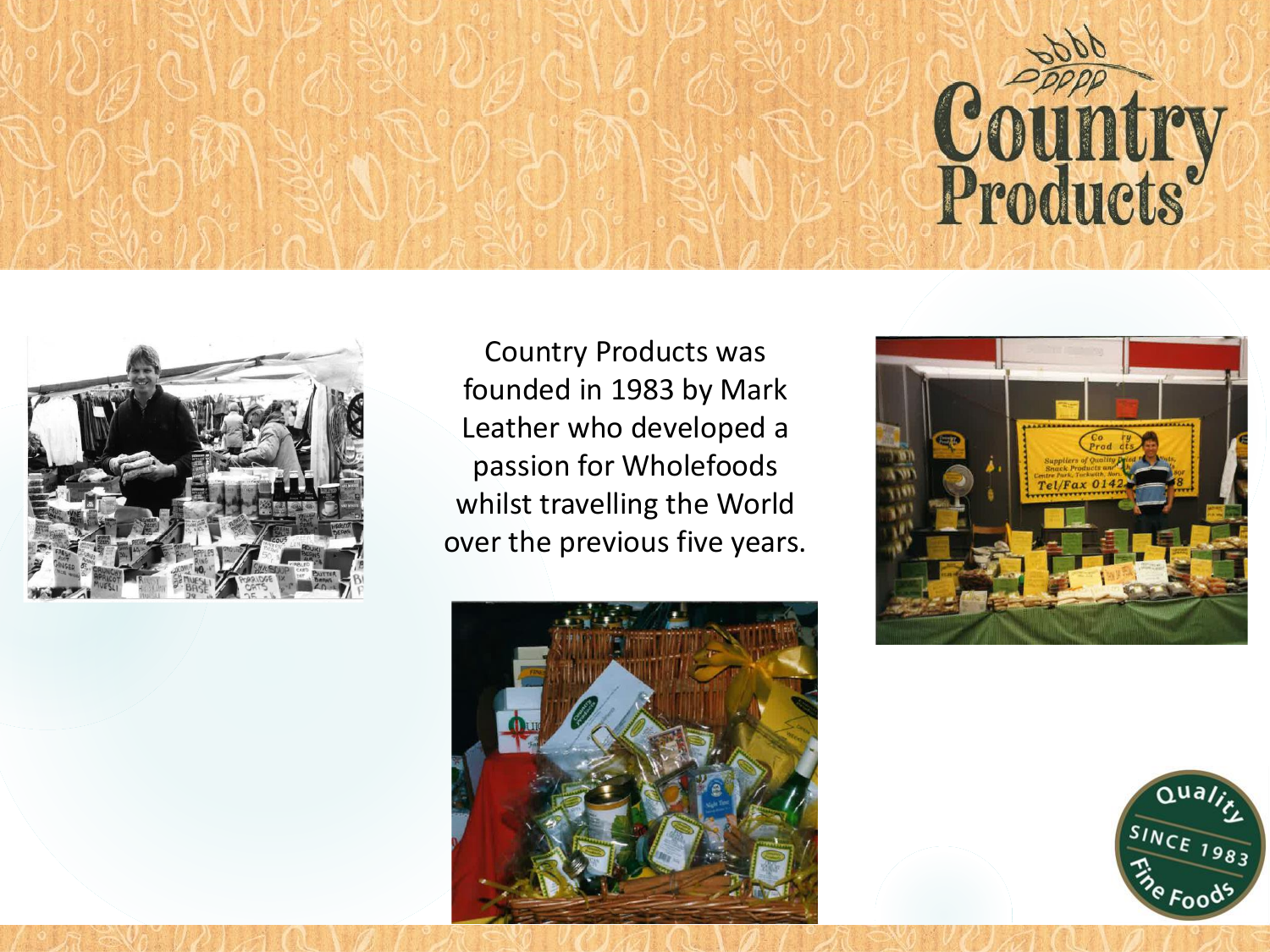



• Country Products initially sold Wholefoods to local markets, following the purchase of the first packing machine the business expanded into contract packing for a number of key clients







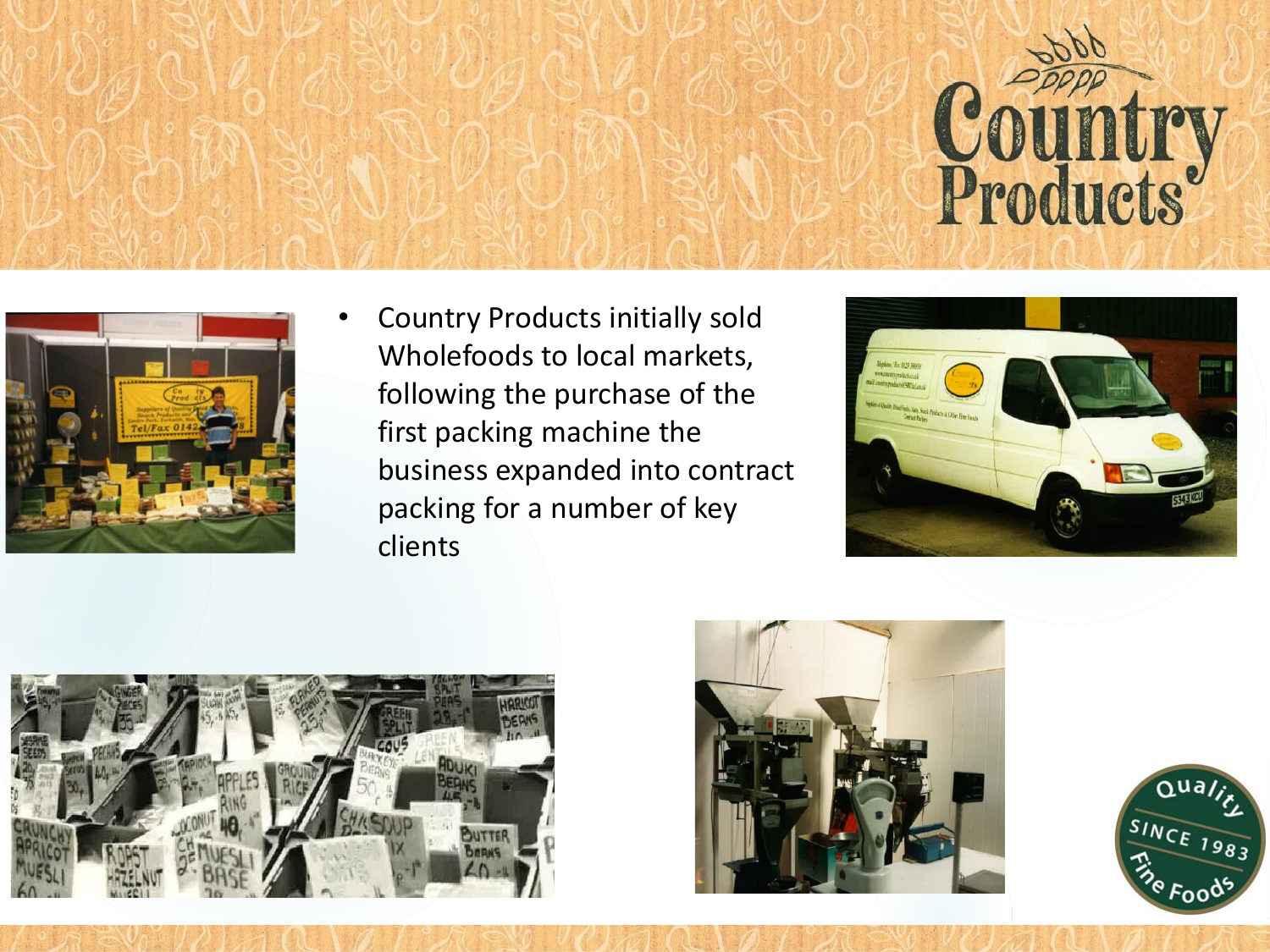



• Country Products can provide flexible turnkey, filling and packaging services for its customers, saving you time and money. You don't just want your project to simply be filled, you want to feel fulfilled, with peace of mind and satisfaction that comes with making one phone call to your trusted contract packing partner.



- Our modern and flexible premises allow us to provide a tailor-made solution to your packing needs.
- We'll work proactively with you to optimise your packing requirements, ensuring flexibility and quality.



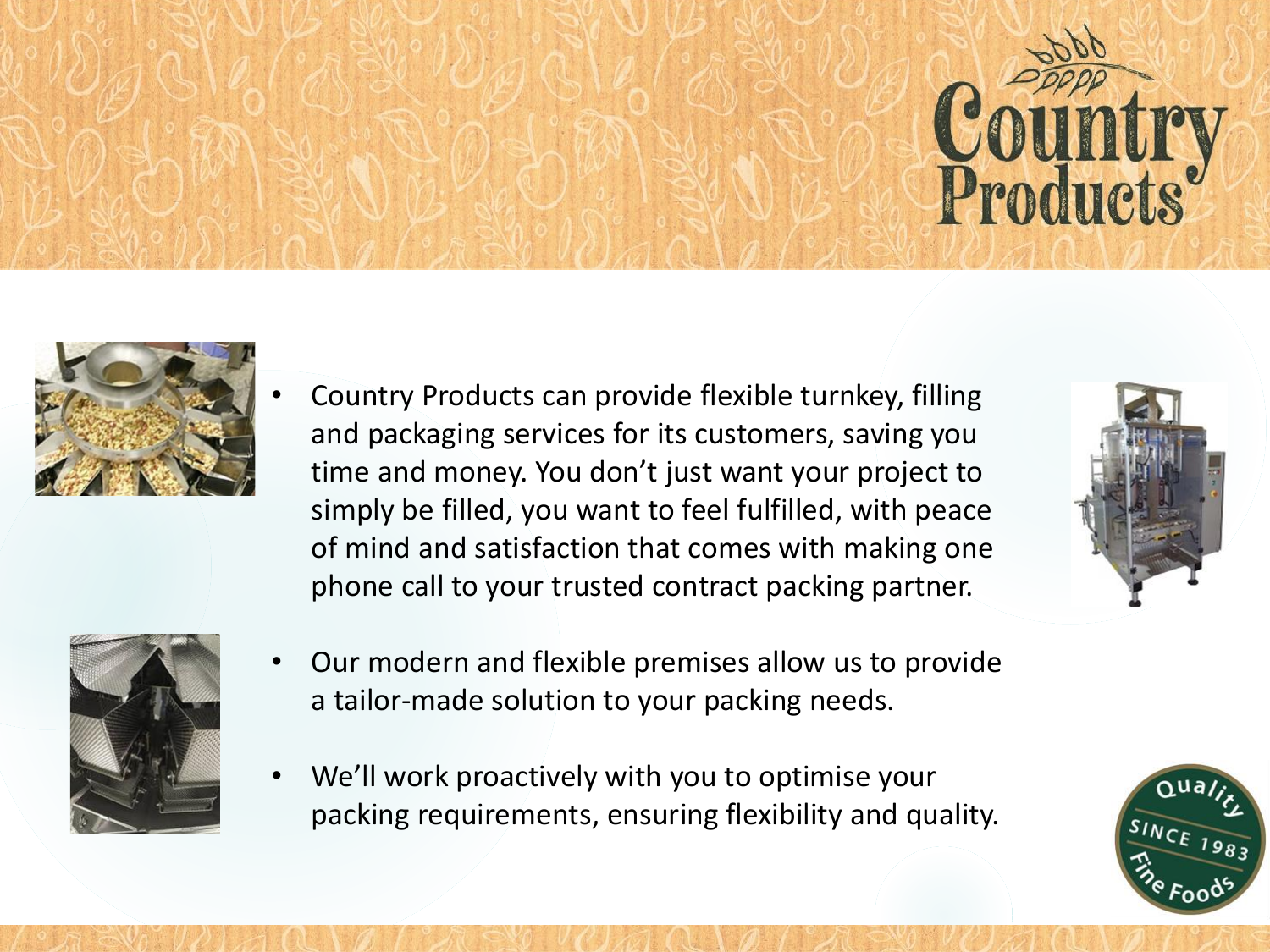# **Accreditations**





We are a BRC Food accredited site, with a grade A rating. We have a dedicated packing room, offering full batch control and traceability, and can pack finished items shelf-ready in a variety of formats. We can pack a variety of products both organic and non-organic (A selection is listed below)



Food Safety

**CERTIFICATED** 

## **Accreditations**

- BRC A Grade Accredited
- Soil Association Organic accredited
- Organic Food Federation Accredited.
- Suma Foods, Compass, Holland and Barrett audited.



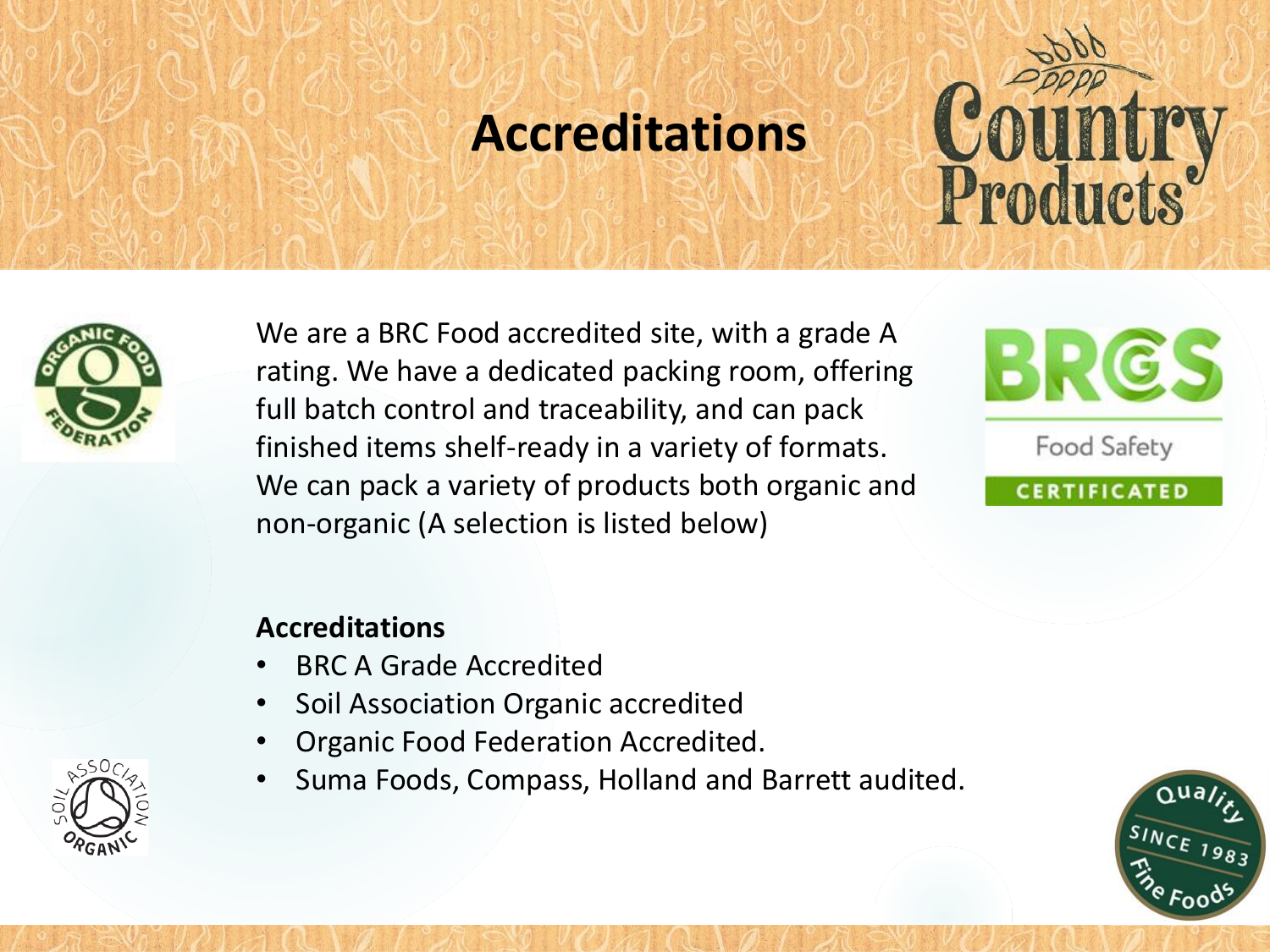# **Capabilities**





We offer manual and automated multihead weighing options to automatically weigh and fill product, and can produce Quad, Gussett and Pillow packs. We also overprint, add Euroslot holes to hang bags. All products are metal detected and check-weighed to comply with food safety standards.



Food Safety

### **CERTIFICATED**

## **Packing Capabilities**

- 4 Multihead Lines
- 2 Twinhead Lines
- 1 Hand Finishing Line
- Sachets 10g 5kg, Quad Packs (Sizes on request),
- Recyclable and paper options available.
- Jars (plastic), Tubs, 15kg Bulk, Specialist Hand packing.



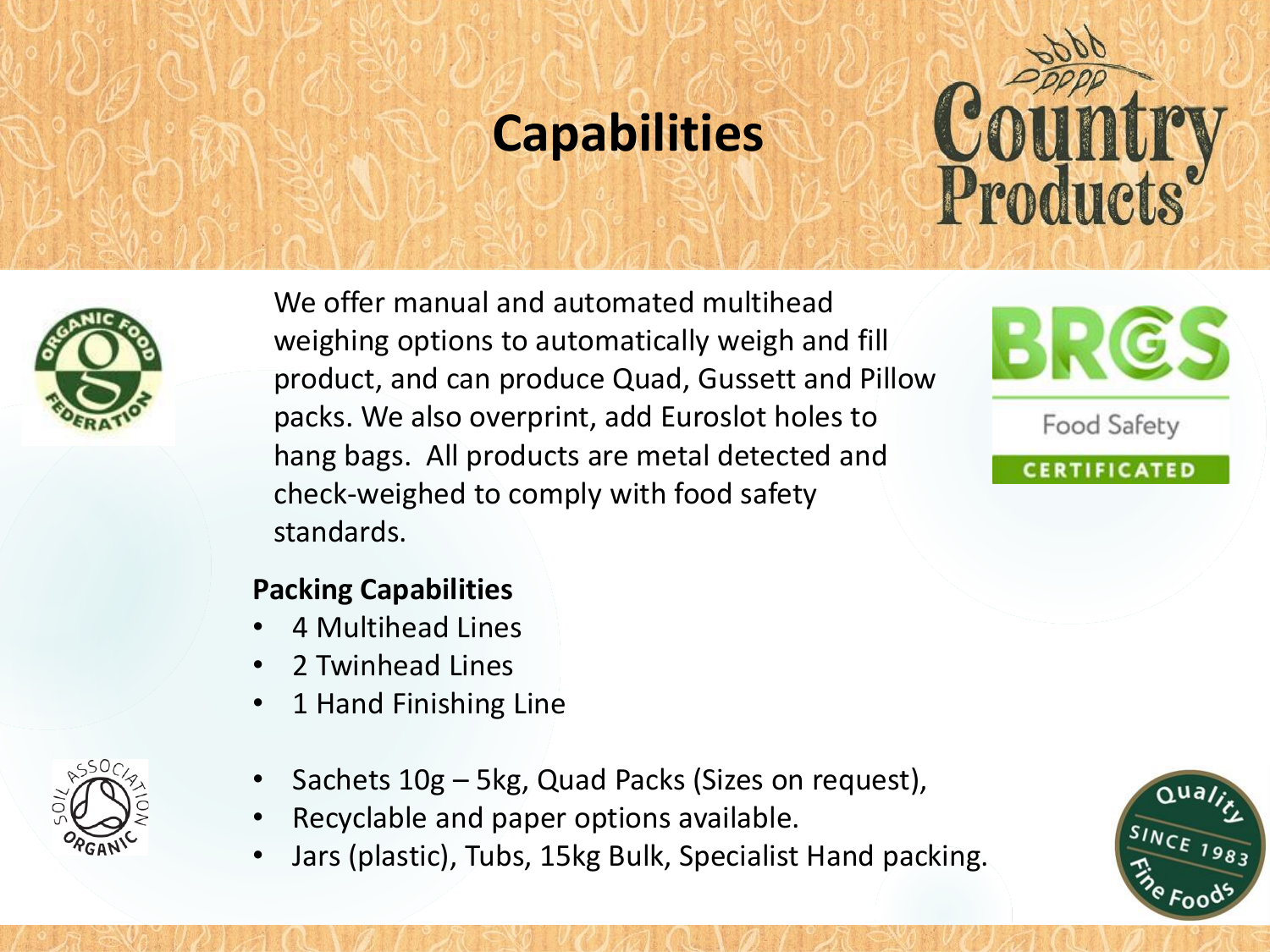# **Ambient Packing Capabilities**















## Nuts and Mixes **Chocolate Products**





## Seeds and Seed Mixes







Muesli and Oats Fruit







## Snacks and Snacking